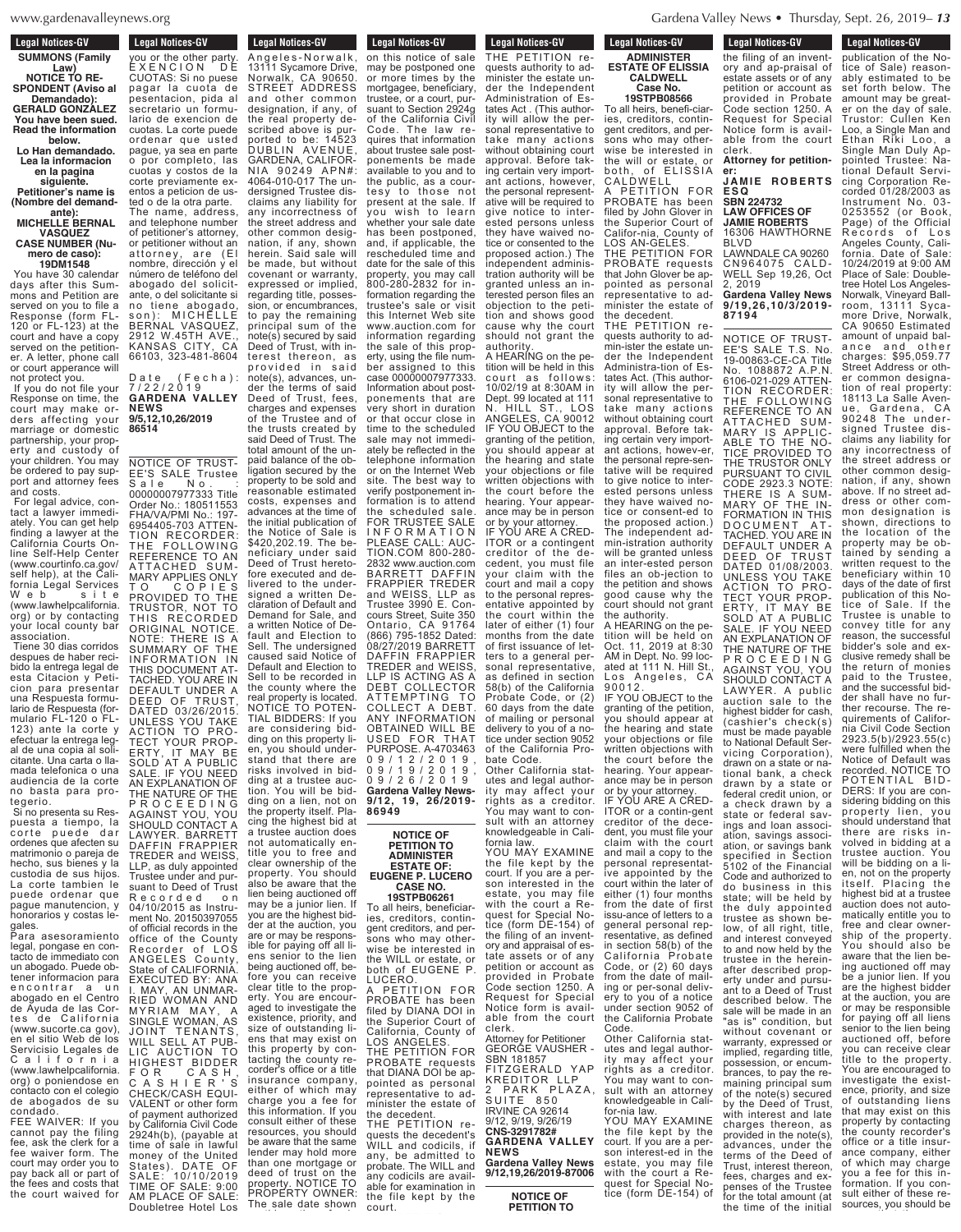**Legal Notices-GV Edgar Nutrices-GV** 

aware that the same lender may hold more than one mortgage or deed of trust on the property. NOTICE TO PROPERTY OWNER: The sale date shown on this notice of sale may be postponed one or more times by the mortgagee, beneficiary, trustee, or a court, pursuant to Section 2924g of the California Civil Code. The law requires that information about trustee sale postponements be made available to you and to the public, as a courtesy to those not present at the sale. If you wish to learn whether your sale date has been postponed, and, if applicable, the rescheduled time and date for the sale of this property, you may call 800-280-2832 or visit this Internet Web site www.ndscorp.com/sale s, using the file number assigned to this case 19-00863-CE-CA. Information about postponements that are very short in duration or that occur close in time to the scheduled sale may not immediately be reflected in the telephone information or on the Internet Web site. The best way to verify postponement information is to attend the scheduled sale. Date: 09/16/2019 National Default Servicing Corporation c/o Tiffany and Bosco, P.A., its agent, 1455 Frazee Road, Suite 820 San Diego, CA 92108 Toll Free Phone:

888-264-4010 Sales

**Legal Notices-GV Eegal Nutices-GV** 92108 Toll Free Phone: 888-264-4010 Sales Line 800-280-2832; Sales Website: www.ndscorp.com Rachael Hamilton, Trustee Sales Representative A-FN4705200 0 9 / 2 6 / 2 0 1 9 , 1 0 / 0 3 / 2 0 1 9 , 1 0 / 1 0 / 2 0 1 9 **Gardena Valley News 9/26,10/3,10/2019- 87312**

TSG No.: 170465817- CA-MSI TS No.: CA1700282326 APN: 6113-033-080 Property Address: 1119 MAGNOLIA AVENUE #4 GARDENA, CA 90247 NOTICE OF TRUSTEE'S SALE YOU ARE IN DE-FAULT UNDER A DEED OF TRUST, DATED 10/19/2006. UNLESS YOU TAKE ACTION TO PRO-TECT YOUR PROP-ERTY, IT MAY BE SOLD AT A PUBLIC SALE. IF YOU NEED AN EXPLANATION OF THE NATURE OF THE P R O C E E D I N G AGAINST YOU, YOU SHOULD CONTACT A L A W Y E R . O n 11/05/2019 at 10:00 A.M., First American Title Insurance Company, as duly appointed Trustee under and pursuant to Deed of<br>Trust recorded Trust recorded 10/30/2006, as Instrument No. 06 2396929, in book , page , , of Official Records in the office of the County Recorder of LOS ANGELES County, State of California. Ex-

**Legal Notices-GV** Eugal Nutrices-GV ecuted by: JAMES J. DUNN, A SINGLE MAN, WILL SELL AT PUBLIC AUCTION TO HIGHEST BIDDER F O R C A S H , C A S H I E R ' S CHECK/CASH EQUI-VALENT or other form of payment authorized by 2924h(b), (Payable at time of sale in lawful money of the United States) Behind the fountain located in

Civic Center Plaza, 400 Civic Center Plaza, Pomona CA 91766 All right, title and interest conveyed to and now held by it under said Deed of Trust in the property situated in said County and State described as: AS MORE FULLY DE-SCRIBED IN THE ABOVE MENTIONED DEED OF TRUST APN# 6113-033-080 The street address and other common designation, if any, of the real property described above is purported to be: 1119 MAGNOLIA AVENUE #4, GARDENA, CA 90247 The undersigned Trustee disclaims any liability for any incorrectness of the street address and other common designation, if any, shown herein. Said sale will be made, but without covenant or warranty, expressed or implied, regarding title, possession, or encumbrances, to pay the remaining principal sum of the note(s) secured by said

p r o v i d e d i d e d i d e d i d e d i d e d i d e d i d e d i d e d i d e d i d e d i d e d i d e d i d e

**Legal Notices-GV** Legal Nutles-GV Deed of Trust, with interest thereon, as provided in said note(s), advances, under the terms of said Deed of Trust, fees, charges and expenses of the Trustee and of the trusts created by said Deed of Trust. The total amount of the unpaid balance of the obligation secured by the property to be sold and reasonable estimated costs, expenses and advances at the time of the initial publication of the Notice of Sale is \$ 347,727.02. The beneficiary under said Deed of Trust has deposited all documents evidencing the obligations secured by the Deed of Trust and has declared all sums secured thereby immediately due and payable, and has caused a written Notice of Default and Election to Sell to be executed. The undersigned caused said Notice of Default and Election to Sell to be recorded in the County where the real property is located. NO-TICE TO POTENTIAL BIDDERS: If you are considering bidding on this property lien, you should understand that there are risks involved in bidding at a trustee auction. You will be bidding on a lien, not on the property itself. Placing the highest bid at a trustee auction does not automatically entitle you to free and clear ownership of the property.

You should also be aware that the lien be-

ponements be made

t h i s I n t e r n e t We b http://search.nation-

Would You Like More Customers? Advertising in the is a great start. ing auctioned off may be a junior lien. If you are the highest bidder annois i  $\mathcal{O}$  may be responsible for paying off all liens senior to the lien being auctioned off, before you can receive clear title to the property. You are encouraged to investigate the existence, priority, and size of outstanding liens that may exist on this property by contacting the county recorder's office or a title insurance company, either of which may charge you a fee for this inlewe Oried Deed of Trust, fees, charges and expert  $\sim$   $\sim$   $\sim$   $\sim$   $\sim$   $\sim$ no in th ng ni ui  $\bullet$  security set  $\bullet$ property to be sold and the sold r Vallen *r* rung  $\boldsymbol{W}$ the initial public  $\mathbf{N}\mathbf{E}\mathbf{W}\mathbf{S}$ at start at start. DUNN, A SINGLE MAN, WILL SELL AT AU LIKA K HIGHEST BIDDER BEST <u>UU MINU I</u> VALENT or other form of payment authorized by 2025 money of the United States) Behind the fountain located in Civic Center Plaza,  $\mathbf{P}_{\mathbf{a}}$   $\mathbf{P}_{\mathbf{a}}$   $\mathbf{P}_{\mathbf{a}}$ ris a pre  $\overline{c}$  conveyed to  $\overline{c}$ Line 800-2832; Particularly i nafa ... iai n ww.ndscorp.com Ra chael Hamilton, Trusteer Sales Representative i v e A- F N 4 7 0 5 2 0 0 0 9 / 2 7 / 2 7 / 2 7 / 2 7 / 2 7 / 2 7 / 2 7 / 2 7 / 2 7 / 2 9 / 2 9 / 2 9 / 2 9 / 2 9 / 2 9 / 2 9 / 2 9 / 2 1 0 3 / 0 3 / 0 3 / 0 3 / 0 3 / 0 3 / 0 3 / 0 3 / 0 3 / 0 3 / 0 3 / 0 3 / 0 3 / 0 3 / 0 3 / 0 3 / 0 3 / 0 3 / 0 1 0 / 1 0 / 2 0 1 9 **Gardena Valley News 9/26,10/3,10/2019- 87312**



**Fact:** People subscribe to the Gardena Valley News because they like to read it each week and the advertisers benefit from that readership. dena Valley News because  $p$  ieitu at the sale. If  $p$ you wi sh to learn whether your sale date has been postponed, uena vaney ivew will be a cluster on a la the advertisers b other common desig- $\iota$  ihscribe to the  $\iota$ . abscribe to the Or d it each week ar  $\alpha$  it call ween an regarding title, posses-

Fact: If your ad were here, everyone would be thinking about **YOU** right now!  $\overline{r}$  and  $\overline{r}$  and  $\overline{r}$  and  $\overline{r}$  and  $\overline{r}$  and  $\overline{r}$  and  $\overline{r}$  and  $\overline{r}$  and  $\overline{r}$  and  $\overline{r}$  and  $\overline{r}$  and  $\overline{r}$  and  $\overline{r}$  and  $\overline{r}$  and  $\overline{r}$  and  $\overline{r}$  and  $\overline{r}$  and  $\frac{1}{2}$  do sate property, you may call (916)939-0772 or visit matically entitle you to one would be thir  $\frac{1}{2}$  of the property. to pay the remaining the remaining of the remaining of the remaining of the remaining terms. a were nere, ever note (s) secured by said  $\mathbf{D}$ 

note(s), advances, un-

be a junior lien. If you

**Legal Notices-GV Example 3** Legal Notices-GV Legal Nutries-GV

You should also be

**Notice of Public Sale**

Notice is hereby given that Golden State Storage intends to sell the personal property described below to enforce a lien imposed on said property Pursuant to Lien Sale per the California Self-Service Storage Facility Act (B&P Code Section 21700, et seq.). Golden State Storage will sell items at www.storagetreasures.com by competitive bidding ending on **October 22nd, 2019 at 8:00am**. The said property has been stored and is located at Golden State Storage, 18626 S Western Ave Gardena, C A 9 0 2 4 8 : **N e i l , Donna** – Glider Rocking Chair, HP Printer, Golf Clubs, 20+ records, Scale, 8 ft folding table, BackPack, Umbrella, Household Items, 5+ Bags of Unknown, Children's Toys. **Jilani, Ejazi** – 4+ Boxes of Light Fixtures, Bicycle, Serving Trays, Serving Dishes, Large Cooking Pots, Large Chest on Wheels, Restaurant Equipment and supplies, Statues.<br>**Jones, Theodore** – 4 Flatscreen Monitors, Driving Simulator Game, Dell Computer, 30+ Boxes of unknown, Golf Clubs, Fishing Reel, Clothing and Linens, Umbrella, 5+ Bags of Unknown, Gateway Laptop, JVC Head-phones. **Suarez, Janet** – Luggage, Kids Toys, Portable AC Unit, Clothing and Linens, 10+ Large Plastic Panels, Household Items. Purchases must be paid at the time of sale with Cash only. All Sales are subject to prior cancellation. Sale rules and regulations are available at the time of sale. Company reserves the right to refuse any online bids. Dated: **09/26/2019** and **10/03/2019** Auction by www.storagetreasures.com Phone: 855-722-8853 **Gardena Valley News 9/26,10/3/2019-87432 FBN Legal Notices-GV FICTITIOUS BUSINESS NAME STATEMENT 2019-226188** The following person is doing business as: **Fa-bian Galindo's Stove Repair**, 1312 W. 130th Street, Gardena, CA aware that the lien being auctioned off may be a junior lien. If you are the highest bidder at the auction, you are or may be responsible for paying off all liens senior to the lien being auctioned off, before you can receive clear title to the property. You are encouraged to investigate the existence, priority, and size of outstanding liens that may exist on this property by contacting the county recorder's office or a title insurance company, either of which may charge you a fee for this information. If you consult either of these resources, you should be aware that the same lender may hold more than one mortgage or deed of trust on the property. NOTICE TO PROPERTY OWNER: The sale date shown on this notice of sale may be postponed one or more times by the mortgagee, beneficiary, trustee, or a court, pursuant to Section 2924g of the California Civil Code. The law requires that information about trustee sale postponements be made available to you and to the public, as a courtesy to those not present at the sale. If you wish to learn whether your sale date has been postponed, and if applicable, the rescheduled time and date for the sale of this property, you may call (916)939-0772 or visit this Internet Web http://search.nationwideposting.com/propertySearchTerms.aspx, using the file number assigned to this case CA1700282326 Information about postponements that are very short in duration or that occur close in time to the scheduled sale

denavalleynews.org www.gardenavalleynews.org  $\ldots \ldots$ 

**FBN Legal Notices-GV EXAMPLE SPACE SPACE AND THE SPACE SPACE SPACE SPACE SPACE SPACE SPACE SPACE SPACE SPACE SPACE SPACE SPACE SPACE SPACE SPACE SPACE SPACE SPACE SPACE SPACE SPACE SPACE SPACE SPACE SPACE SPACE SPACE SPACE SPACE SPACE SPACE S** Professions Code). **Gardena Valley News-FBN Legal Notices-GV FUSICAL STATES** ment must be filed before that time. The fil-

**9/12,19,26,10/3/2019- 86792 FICTITIOUS BUSINESS NAME STATEMENT 2019-233957** The following person is ing of this statement does not of itself authorize the use in this state of a Fictitious Business Name in violation of the rights of another under federal, state or common law

(see Section 14411 et.seq., Business and Professions Code). **Gardena Valley News-9/12,19,26,10/3/2019-**

**FICTITIOUS BUSINESS NAME STATEMENT 2019-231994** The following person is doing business as: **R a m ir e z & So n s Tr ansport**, 1 0 9 3 7 Winchell St, Whittier, CA 90606. Registered Owners: David A. R a m i r e z , 1 0 9 3 7 Winchell St, Whittier, CA 90606. This business is conducted by: Individual. The date registrant started to transact business under the fictitious business name or names listed above: N/A. Signed: David A. Ramirez, Owner. This statement was filed with the County Recorder Office: example of the corder Office<br>8/28/2019. Notice -This Fictitious Name Statement expires five years from the date it was filed in the office of the County Recorder Office. A new Fictitious Business Name Statement must be filed before that time. The filing of this statement does not of itself authorize the use in this state of a Fictitious Business Name in violation of the rights of another under federal, state or common law (see Section 14411 et.seq., Business and Professions Code). **Gardena Valley News-9/12,19,26,10/3/2019-**

**86752**

**86615**

**FICTITIOUS BUSINESS NAME STATEMENT 2019-230416** The following person is doing business as: **Life Enhancement Group**, 18625 Cairo Avenue, Carson, CA 90746. Registered Owners: James & Charity Brandt, 18625 Cairo Avenue, Carson, CA 90746. This business is conducted by: General Partnership. The date registrant started to transact business under the fictitious business name or names listed above: N/A. Signed: James Brandt, Partner. This statement was filed with the County Recorder Office: 8/26/2019. Notice — This Fictitious Name Statement expires five years from the date it was filed in the office of the County Recorder Office. A new Fictitious Business Name Statement must be filed before that time. The filing of this statement does not of itself authorize the use in this state of a Fictitious Business Name in violation of the rights of another under federal, state or common law (see Section 14411 et.seq., Business and

doing business as: **KOA Transport Express**, 229 W 92nd St, Los Angeles, CA 90003. Registered Owners: Carlos Alvarez, 229 W 92nd St, Los Angeles, CA 90003. This business is conducted by: Individual. The date registrant started to transact business under the fictitious business name or names listed above: N/A. Signed: Carlos Alvarez. This statement was filed with the County Recorder Office: 8/29/2019. Notice — This Fictitious Name Statement expires five years from the date it was filed in the office of the County Recorder Office. A new Fictitious Business Name Statement must be filed before that time. The filing of this statement does not of itself authorize the use in this state of a Fictitious Business Name in violation of the rights of another under federal, state or common law (see Section 14411 et.seq., Business and Professions Code). **Gardena Valley News-**

**9/12,19,26,10/3/2019- 86794**

> **FICTITIOUS BUSINESS NAME STATEMENT**

**2019-231988** The following person is doing business as: **Americana Realty and Mortgage**, 320 W. Bixby Rd., Long Beach, CA 90807. Registered Owners: Armen Voskanian, 320 W. Bixby Rd., Long Beach, CA 90807. This business is conducted by: Individual. The date registrant started to transact business under the fictitious business name or names listed above: 10/2009. Signed: Armen Voskanian, Owner. This statement was filed with the County Recorder Office: 8/28/2019. Notice — This Fictitious Name Statement expires five years from the date it was filed in the office of the County Recorder Office. A néw Fictitious Business Name Statement must be filed before that time. The filing of this statement does not of itself authorize the use in this state of a Fictitious Business Name in violation of the rights of another under federal, state or common law (see Section 14411)<br>et.seg.. Business and et.seq., Business and Professions Code). **Gardena Valley News-9/12,19,26,10/3/2019- 86796**

# **FICTITIOUS BUSINESS NAME STATEMENT 2019-231996**

The following person is doing business as: **New Suzuran**, 1605 West Redondo Beach Blvd, Gardena, CA

may not immediately be reflected in the telephone information or on the Internet Web site. The best way to verify postponement information is to attend the scheduled sale. If the sale is set aside for any reason, the Purchaser at the sale shall be entitled only to a return of the deposit paid. The Purchaser shall have no further recourse against the Mortgagor, the Mortgagee or the Mort-

90247. Registered Owners: Fabian Galindo, 308 E. Newfield St., Gardena, CA 90248. This business is conducted by: Individual. The date registrant started to transact business under the fictitious business name or names listed above: N/A. Signed: Fabian<br>Galindo, Owner. This statement was filed with the County Recorder Office: 8/20/2019. Notice — This Fictitious Name Statement expires five years from the date it was filed in the office of the County Recorder Office. A new Fictitious Business Name Stategagee's attorney. Date: First American Title Insurance Company 4795 Regent Blvd, Mail Code 1011-F Irving, TX 75063 First American Title Insurance Company MAY BE ACT-ING AS A DEBT COL-LECTOR ATTEMPT-ING TO COLLECT A DEBT. ANY INFORM-ATION OBTAINED MAY BE USED FOR THAT PURPOSE FOR TRUSTEES SALE IN-FORMATION PLEASE C A L L ( 9 1 6 ) 9 3 9 -0772NPP0361071 To: GARDENA VALLEY NEWS 09/26/2019, 1 0 / 0 3 / 2 0 1 9 , 1 0 / 1 0 / 2 0 1 9 **Gardena Valley News 9/26,10/3,10/2019-**

**87385**